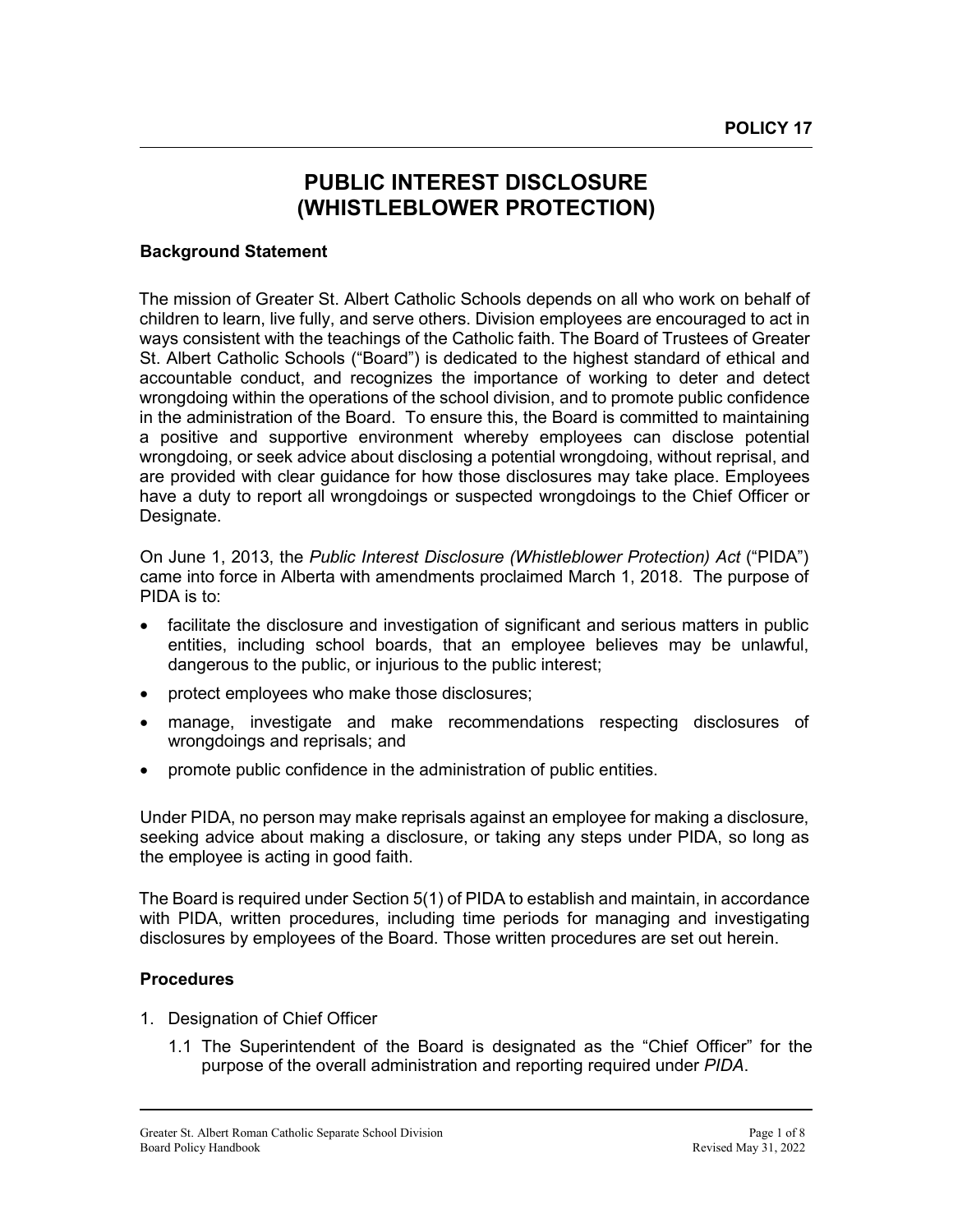- 2. Designation of Designated Officer
	- 2.1 The Assistant Superintendent of Human Resources is designated as the "Designated Officer" to manage and investigate disclosures under *PIDA*.
- 3. Application of this Policy to "Wrongdoings"
	- 3.1 This policy applies to wrongdoings in or relating to Greater St. Albert Roman Catholic Separate School Division, its schools, departments and employees. A wrongdoing is defined as one of the following, within or relating to the Board or its employees:
		- 3.1.1 a contravention of an Act of Alberta or Canada or the regulations made pursuant to those Acts.
		- 3.1.2 an act or omission that creates:
			- 3.1.2.1 a substantial and specific danger to the life, health or safety of individuals other than a danger that is inherent in the performance of the duties or functions of an employee; or
			- 3.1.2.2 a substantial and specific danger to the environment;
		- 3.1.3 a gross mismanagement, including an act or omission that is deliberate and that shows a reckless or willful disregard for the proper management or performance of:
			- 3.1.3.1 public funds or a public asset;
			- 3.1.3.2 the delivery of a public service, including the management or performance of:
				- 3.1.3.2.1 a contract arrangement identified or described in the regulations, including the duties resulting from the contract or arrangement of any funds administered or provided under the contract or arrangement;
				- 3.1.3.2.2 the duties and powers resulting from an enactment identified or described in the regulations or any funds administered or provided as a result of the enactment; or
			- 3.1.3.3 employees, by a pattern of behavior or conduct of a systemic nature that indicates a problem in the culture of the organization relating to bullying, harassment or intimidation.
		- 3.1.4 a wrongdoing prescribed in the regulations;
		- 3.1.5 knowingly directing or counselling an individual to commit a wrongdoing mentioned in the above clauses.
- 4. No Reprisals
	- 4.1 an employee who, in good faith:
		- seeks advice about making a disclosure;
		- makes a disclosure;
		- co-operates in an investigation of wrongdoing;
		- declines to participate in a wrongdoing; or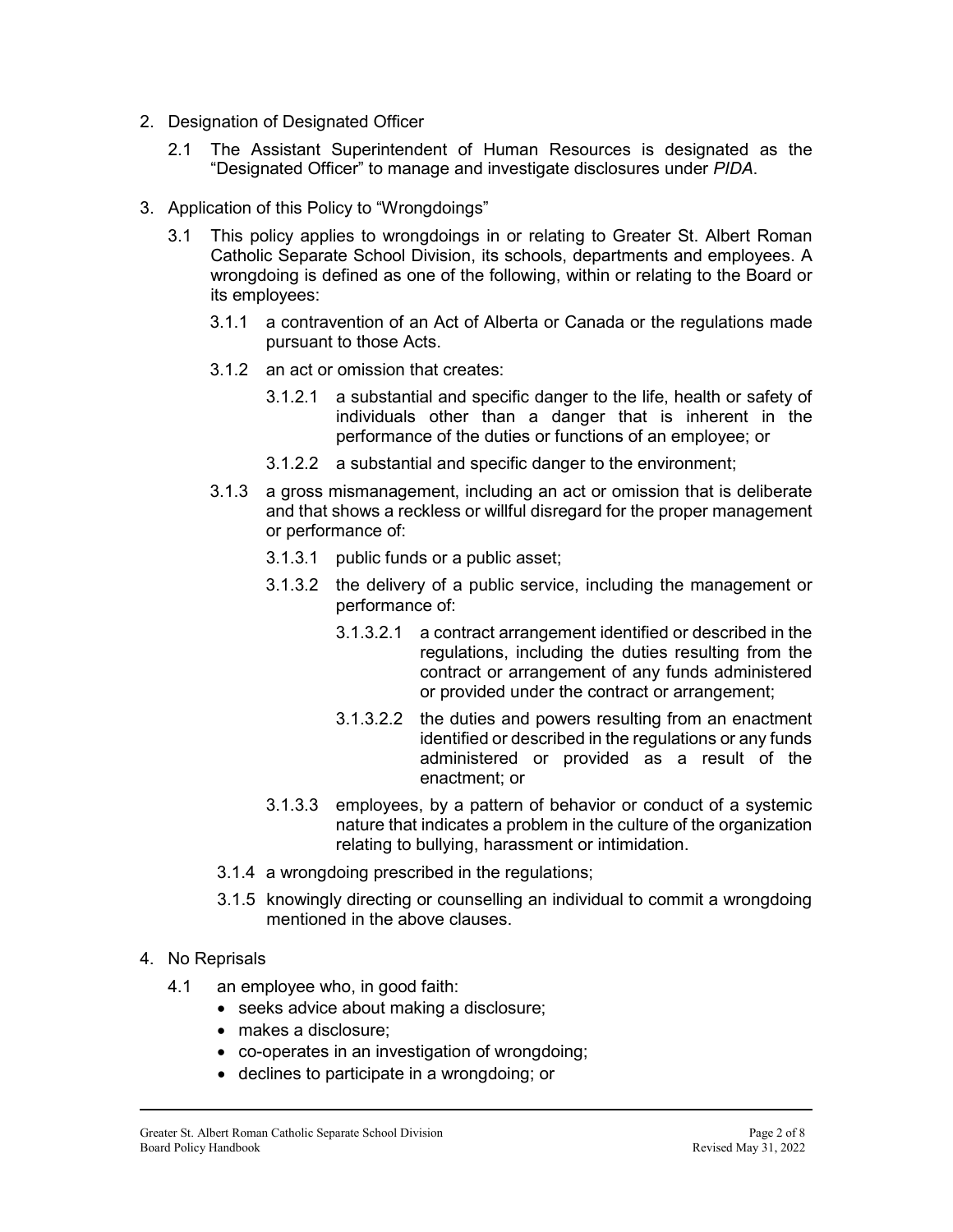• does anything in accordance with this Act;

will not be subject to any adverse employment action including dismissal, layoff, suspension, demotion, transfer, discontinuation or elimination of a job, change of job location, reduction in wages, changes in hours of work, reprimand, or any other measure that adversely affects the employee's employment or working conditions, including threats to do any of the above.

- 4.2 An employee may make a written complaint to the Public Interest Commissioner ("Commissioner") if the employee alleges that a reprisal has been taken or directed against the employee. The written complaint must, be made on the prescribed PIDA Complaint or Reprisal Form available at [www.yourvoiceprotected.ca.](http://www.yourvoiceprotected.ca/) Employees may contact the Public Interest Commissioner for advice toll-free at 1-855-641-8659 or via email at [info@pic.alberta.ca](mailto:info@pic.alberta.ca) .
- 4.3 No action lies against the Board or an employee of the Board for making a reasonable human resource management decision in good faith.
- 5. Disclosures
	- 5.1 Employees seeking advice on potential disclosure under PIDA and this Policy shall be referred to the Chief Officer, or the Designated Officer, or the employee's Supervisor or the Office of the Public Interest Commissioner who shall provide the employee with information on PIDA, this Policy, the requirements of PIDA and this Policy, and other alternative processes for resolution of the employee's concern. (The Office of the Public Interest Commissioner can be contacted toll free at 1-855-641-8659 or via email at [info@pic.alberta.ca](mailto:info@pic.alberta.ca) )
	- 5.2 When employees reasonably believe that they have information that could show that a wrongdoing has been committed or is about to be committed, or who has been asked to commit a wrongdoing, may make a disclosure to the Designated Officer, the employee's Supervisor. or directly to the Public Interest Commissioner in accordance with the established procedures. (Employees may make a disclosure of wrongdoing directly to the Public Interest Commissioner using the on-line web-form at [www.yourvoiceprotected.ca](http://www.yourvoiceprotected.ca/) )
	- 5.3 At the time an employee makes a disclosure to the Designated Officer or their Supervisor, the employee may also make the disclosure to the Public Interest Commissioner ("Commissioner") and advise the Commissioner that the disclosure has been made to the employee's Designated Officer. The disclosure form to the commissioner can be found at the following link. [\(https://yourvoiceprotected.ca/wp-content/uploads/2014/04/Online-Disclosure-](https://yourvoiceprotected.ca/wp-content/uploads/2014/04/Online-Disclosure-Form.pdf)[Form.pdf.](https://yourvoiceprotected.ca/wp-content/uploads/2014/04/Online-Disclosure-Form.pdf) )
	- 5.4 An employee may only disclose directly to the Commissioner and circumvent their Chief Officer and Designated Officer if:
		- 5.4.1 The employee has made a disclosure in accordance with the procedures set forth in this policy and an investigation concerning the disclosure has not been completed in accordance with these procedures.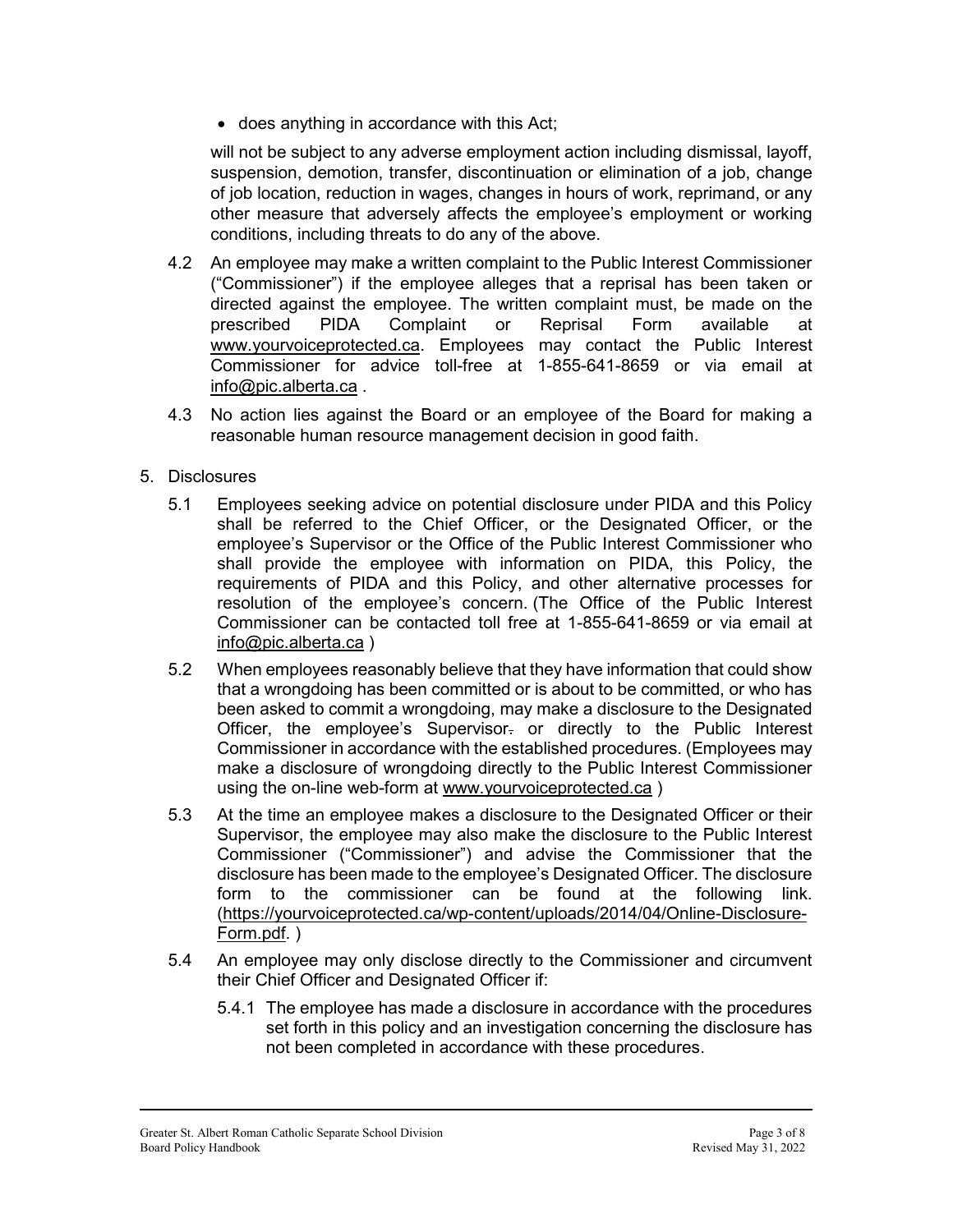- 5.4.2 The employee has made a disclosure in accordance with the procedures set forth in this policy and the matter has not been resolved within the time periods established under these procedures.
- 5.4.3 The employee has made a disclosure to the Designated Officer, however is unable to complete the procedures because of a reprisal directed towards the employee, or reasonably believes a reprisal is likely to be taken or directed towards them if the disclosure be made in accordance with these procedures.
- 5.4.4 The employee reasonably believes that a matter constitutes an imminent risk of a substantial and specific danger to the life, health or safety of individuals, and there is insufficient time to make a disclosure to the Designated Officer. However, in these circumstances, the employee must as soon as is reasonably practicable, disclose the matter to the Designated Officer. The disclosure form to the Commissioner can be found at the following link: [\(https://yourvoiceprotected.ca/wp](https://yourvoiceprotected.ca/wp-content/uploads/2014/04/Online-Disclosure-Form.pdf)[content/uploads/2014/04/Online-Disclosure-Form.pdf](https://yourvoiceprotected.ca/wp-content/uploads/2014/04/Online-Disclosure-Form.pdf) ). For a disclosure to the Designated Officer, please use form in Appendix A.
- 5.4.5 The employee has made a disclosure in accordance with this Policy, the investigation has been completed, a final decision has been issued in respect of the disclosure and the employee is dissatisfied with the decision.
- 5.4.6 The subject matter of the disclosure involves the employee's Chief Officer or Designated Officer.
- 5.5 In the event that disclosure to the Assistant Superintendent of Human Resources as the Designated Officer is not appropriate due to a conflict of interest with respect to the nature of the disclosure or the person involved, the Designated Officer shall request the Chief Officer to designate an alternate Designated Officer for that disclosure. The alternate Designated Officer shall have all the powers of the Designated Officer for the purpose of that disclosure.
- 5.6 In the event of a disclosure to the Designated Officer concerning the conduct of the Chief Officer, or concerning which the Chief Officer has a conflict of interest, the Designated Officer (or alternate Designated Officer where the subject matter of the disclosure involves the Designated Officer) shall:
	- 5.6.1 Advise the Board Chair of the nature of the disclosure, whereupon the Board may authorize an investigation into the disclosure.
	- 5.6.2 Advise the Commissioner of the disclosure and its referral to the Board and seek advice from the Commissioner concerning whether the disclosure should be referred to the Commissioner.
- 5.7 If the Designated Officer reasonably believes that the matter to which the disclosure relates constitutes an imminent risk of a substantial or specific danger to the life, health or safety of individuals, or to the environment, the Designated Officer shall as soon as reasonably practicable refer the disclosure to the Commissioner.
- 5.8 Notwithstanding whether a disclosure is referred to the Commissioner, where the Designated Officer is aware of: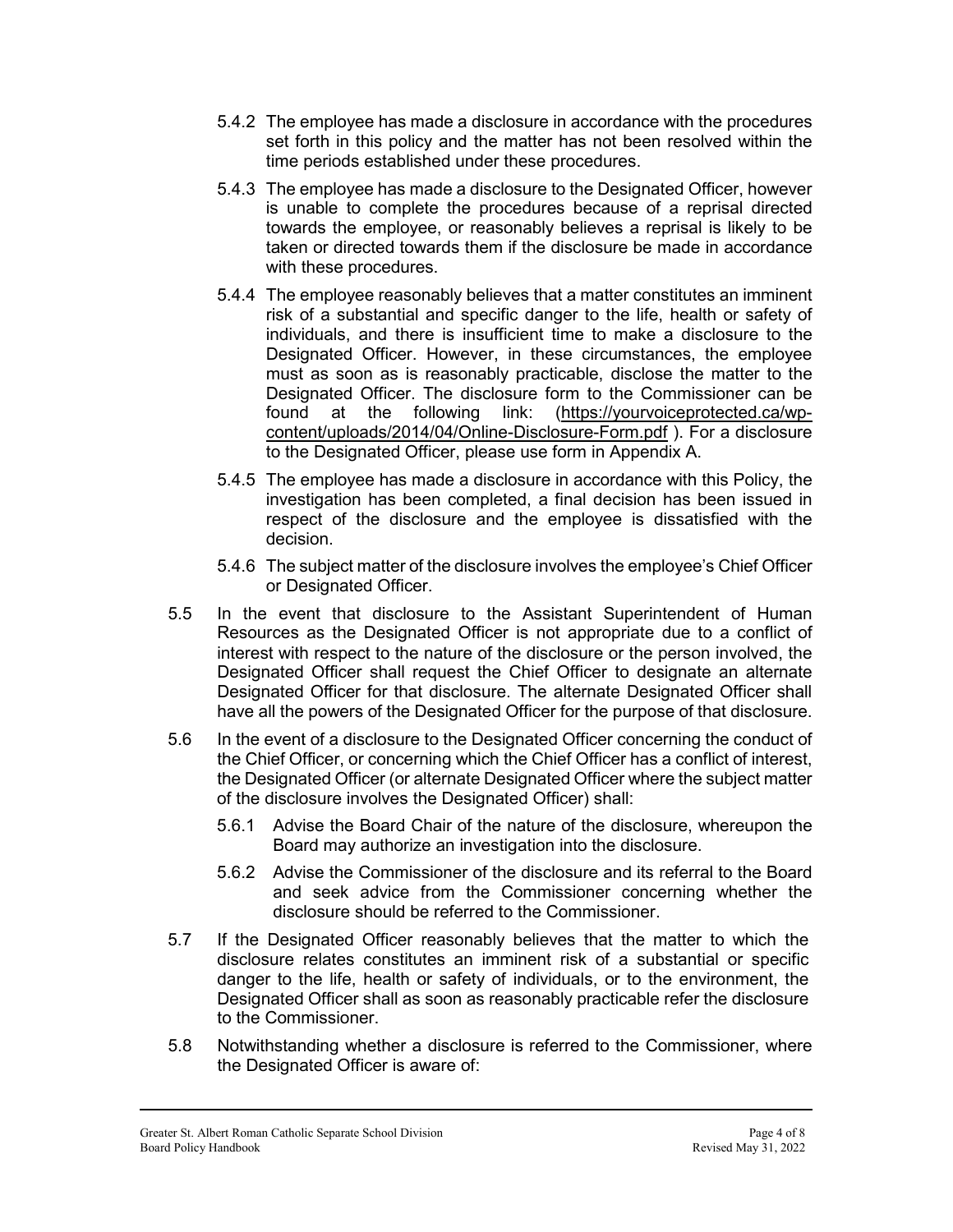- 5.8.1 a disclosure relating to an imminent risk of a substantial or specific danger to the life, health or safety of individuals, or to the environment; or
- 5.8.2 that the alleged wrongdoing, if true, may threaten the welfare of students, staff, or the safe and caring environment of the school,

the Designated Officer shall also ensure that appropriate persons within the Board have sufficient information to abate that risk.

- 5.9 Where at any point following a disclosure, the Designated Officer has reason to believe that the alleged wrongdoing, if true, could potentially give rise to the Superintendent being of the opinion that the welfare of students is threatened by the presence of the teacher, the Designated Officer shall advise the Superintendent of the alleged wrongdoing for consideration of a possible administrative suspension under section 213(2) of the *Education Act*.
- 5.10 Where in the course of an investigation, the Designated Officer has reason to believe that an offence has been committed under an Act or regulation of the Province of Alberta, or under an Act or regulation of the Parliament of Canada, the Designated Officer shall report the potential offence to the appropriate law enforcement authorities. and to the Minister of Justice and Solicitor General.
- 5.11 If more than one disclosure of wrongdoing is received by the Designated Officer in respect to the same matter, a single investigation may be conducted into the wrongdoing.
- 5.12 Where, in the course of an investigation, the Designated Officer has reason to believe that another wrongdoing has been committed or may be committed, the Designated Officer shall investigate that other potential wrongdoing as if a disclosure had been made.
- 5.13 Anonymous disclosures will be dealt with in accordance with the provisions of this Policy.
- 6. Investigations
	- 6.1 The Designated Officer may request advice from the Commissioner with respect to the management and investigation of a disclosure.
	- 6.2 Upon receiving a disclosure, the Designated Officer shall make a decision whether to investigate.
	- 6.3 Where the Designated Officer is of the opinion that the subject matter of a disclosure would be more appropriately dealt with by a department of the Government of Alberta, an office of the Legislature, or another public entity, the Designated Officer shall report the subject matter of the disclosure to the Designated Officer of that other entity.
	- 6.4 Should the subject matter of the disclosure be more appropriately dealt with according to another policy or procedure of the Board, another Act, or regulation, or procedures under a collective agreement or employment contract, the Designated Officer may decline to investigate under the parameters of this policy.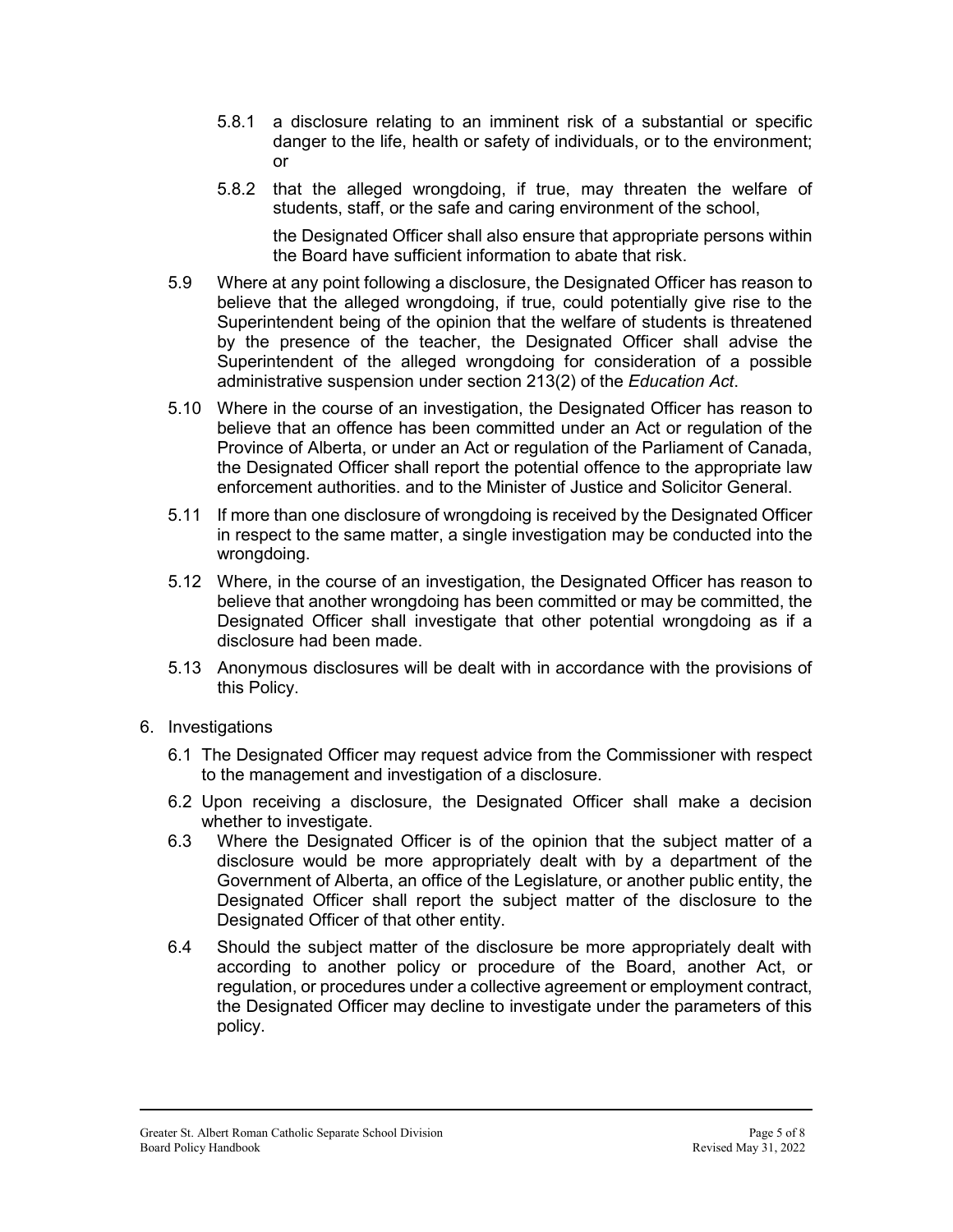- 6.5 The Designated Officer may utilize both internal personnel and external resources, for the purpose of conducting the investigation, subject to the compliance with all statutory and/or regulatory obligations.
- 6.6 The Designated officer, and any person conducting an investigation on their behalf, may interview any person and shall have access to any document of the Board necessary for the investigation.
- 6.7 The Designated Officer shall ensure all disclosures, and information gathered in the course of investigating disclosures, including the identity of the person making the disclosure, those alleged to have committed the wrongdoing and witnesses, are maintained in confidence and disclosed only:
	- 6.7.1 as necessary for this policy and to conduct the investigation in accordance with the principles of procedural fairness and natural justice;
	- 6.7.2 in accordance with PIDA or any other statute;
	- 6.7.3 if the disclosure of that information is necessary due to an imminent risk of a substantial and specific danger to the life, health or safety of individuals, or to the environment.
- 6.8 Investigations shall be conducted in accordance with the principles of procedural fairness and natural justice.
- 6.9 The Designated Officer may decline to investigate where the disclosure:
	- 6.9.1 is clearly frivolous or vexatious, not been made in good faith, has not been made in a timely enough manner to permit an investigation, or does not deal with a wrongdoing;
	- 6.9.2 relates to a decision, action or matter that results from a balanced and informed decision-making process on a public policy or operational issue; or
	- 6.9.3 does not provide adequate particulars about the wrongdoing to permit the conduct of a fair and effective investigation.
- 6.10 The Designated Officer is not required to investigate a disclosure or, if an investigation has been initiated, may discontinue the investigation if more than 2 years has passed since the date that the wrongdoing was discovered.
- 7. Timelines
	- 7.1 The Designated Officer shall acknowledge receipt of the disclosure or complaint of reprisal to the employee making the disclosure or complaint within five (5) business days from receipt of the disclosure or complaint. An employee who submitted a disclosure of wrongdoing or complaint of reprisal shall be advised, no more than 10 business days from the date on which the disclosure of wrongdoing or complaint of reprisal is received, of whether an investigation will be undertaken.
	- 7.2 The investigation must be concluded and the investigation report provided to the Chief Officer not more than 110 business days from the date on which the disclosure of wrongdoing or complaint of reprisal was received.
	- 7.3 These timelines may be extended by the Chief Officer provided that the total extensions granted do not exceed the overall time period for investigation and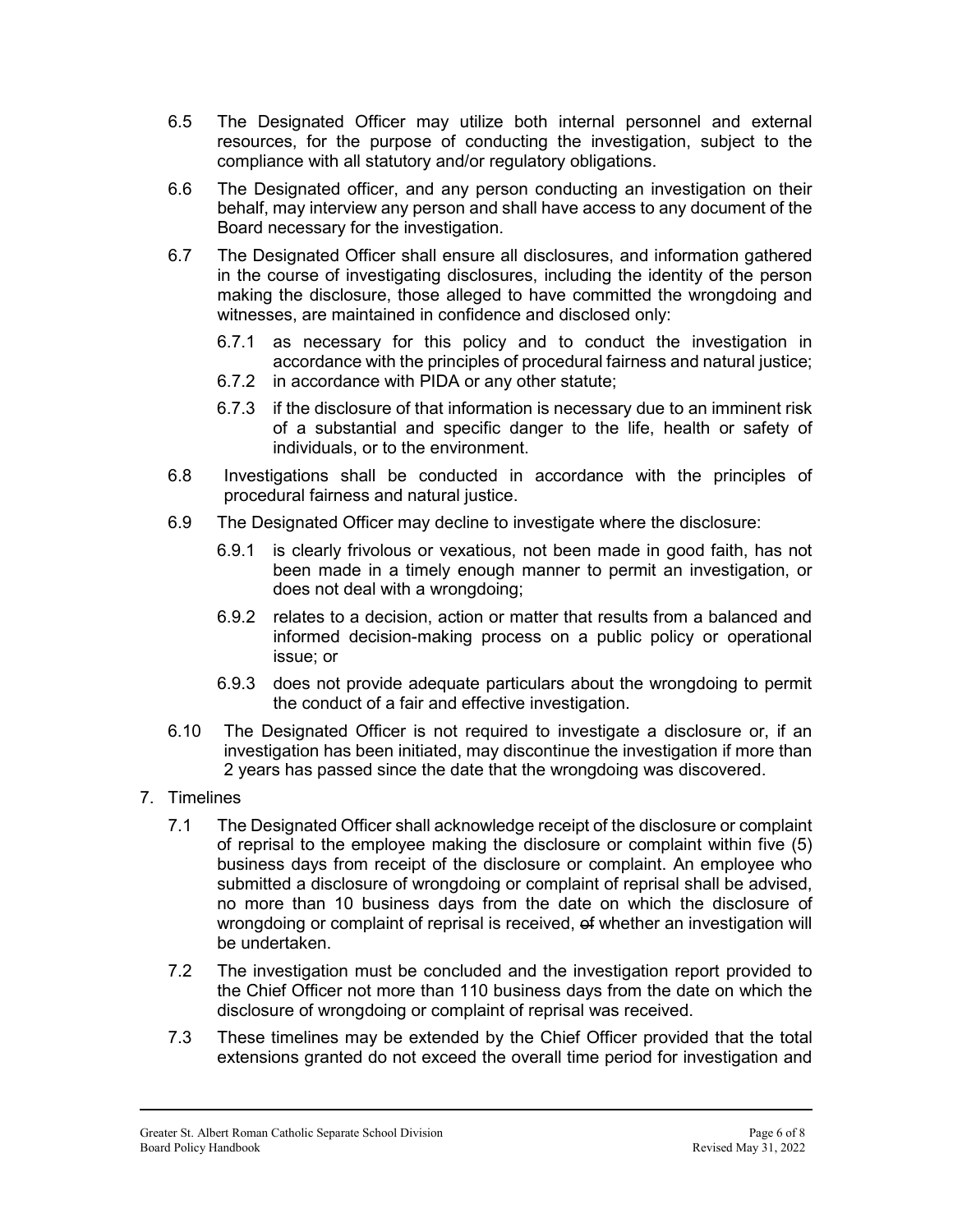provision of the investigation report by more than 30 business days, or for a longer period of time if permitted by the Commissioner.

### 8. Report

- 8.1 The Designated Officer shall provide a written investigation report to the Chief Officer detailing whether the disclosure was substantiated, and provide recommendations on corrective action.
- 8.2 Where the Designated Officer is considering a recommendation to the Superintendent that the Superintendent exercise authority delegated to him or her by the Board to suspend or terminate a teacher or administrative designation under the *Education Act*, the Designated Officer shall consult with other board staff typically responsible for such recommendations concerning the necessary process. In such event, the written investigation report shall be provided to the Superintendent in the course of any process under the *Education Act* for the Superintendent to consider that recommendation.
- 8.3 The Chief Officer shall consider the recommendations in the investigation report, and shall be responsible for determining what action, if any, including disciplinary action, shall be taken. The Chief Officer shall follow up with the employees responsible to ensure those actions are taken.
- 8.4 The person making the complaint shall be advised when the investigation is completed, the recommendations made in the written investigation report, and the Chief Officer's actions resulting from the written investigation report.
- 9. Good Faith
	- 9.1 An employee who submits a disclosure of wrongdoing or complaint of reprisal must act in good faith. Good faith describes that state of mind denoting honesty of purpose, being faithful to one's duty or obligation, or an honest intention to abstain from taking any advantage of another.
	- 9.2 An employee who knowingly makes deliberately false and/or malicious allegations of wrongdoing may be subject to disciplinary action up to and including termination of employment.
- 10. Annual Reporting
	- 10.1 The Chief Officer will prepare a report annually on all disclosures that have been made to the Designated Officer. This annual report will be available to the public on request and will be subject to the reporting requirements of Alberta Education, and all laws and regulations regarding personal privacy. The annual report will include the following information:
		- 10.1.1 the number of disclosures received by the Designated Officer;
		- 10.1.2 the number of disclosures acted on; and
		- 10.1.3 the number of disclosures not acted on by the Designated Officer;
		- 10.1.4 the number of investigations commenced by the Designated Officer as a result of disclosures;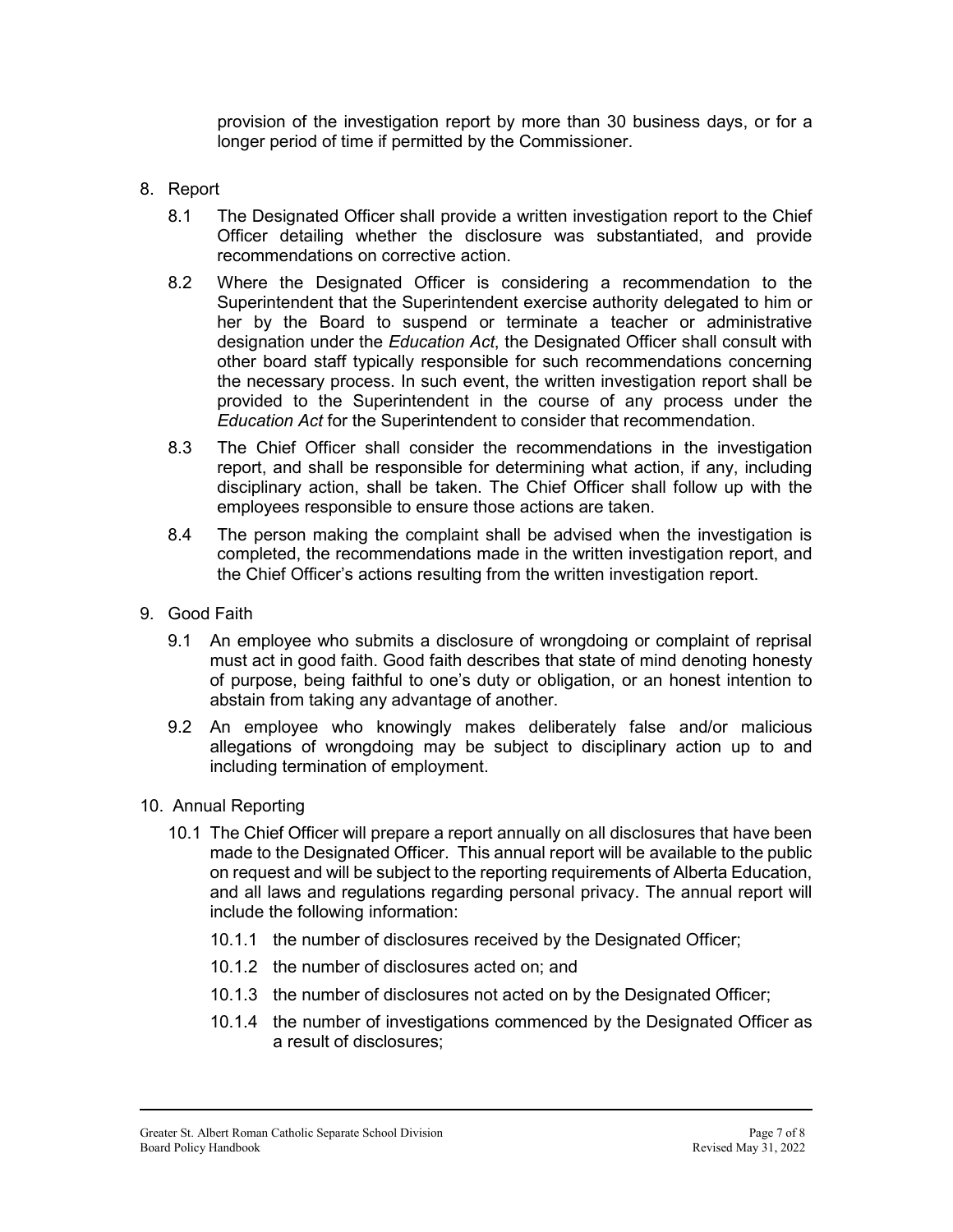- 10.1.5 in the case of an investigation that results in a finding of wrongdoing, a description of the wrongdoing and any recommendations made or corrective measures taken in relation to the wrongdoing or the reasons why no corrective measure was taken.
- 10.2 Chief Officers are restricted from publically identifying, in their annual report, an employee who sought advice, made a disclosure, or made a complaint of reprisal and from disclosing individually identifying health information.
- 11. Policy Communication
	- 11.1 The Chief Officer will ensure that this policy is reviewed with all employees and made accessible to them prior to the start of each school year.
- 12. The Designated Officer will take all necessary steps to ensure, to the extent possible, the confidentiality of the identity of the individual who made the disclosure and the identity of the employee who is the subject of the disclosure.

Legal Reference: *Public Interest Disclosure (Whistleblower Protection) Act (PIDA) Public Interest Disclosure (Whistleblower Protection) Regulation* 

*<https://yourvoiceprotected.ca/resources/public-interest-disclosure-whistleblower-protection-act/> Section 213(2), Education Act*

Implemented: April 28, 2014

Revised May 31, 2022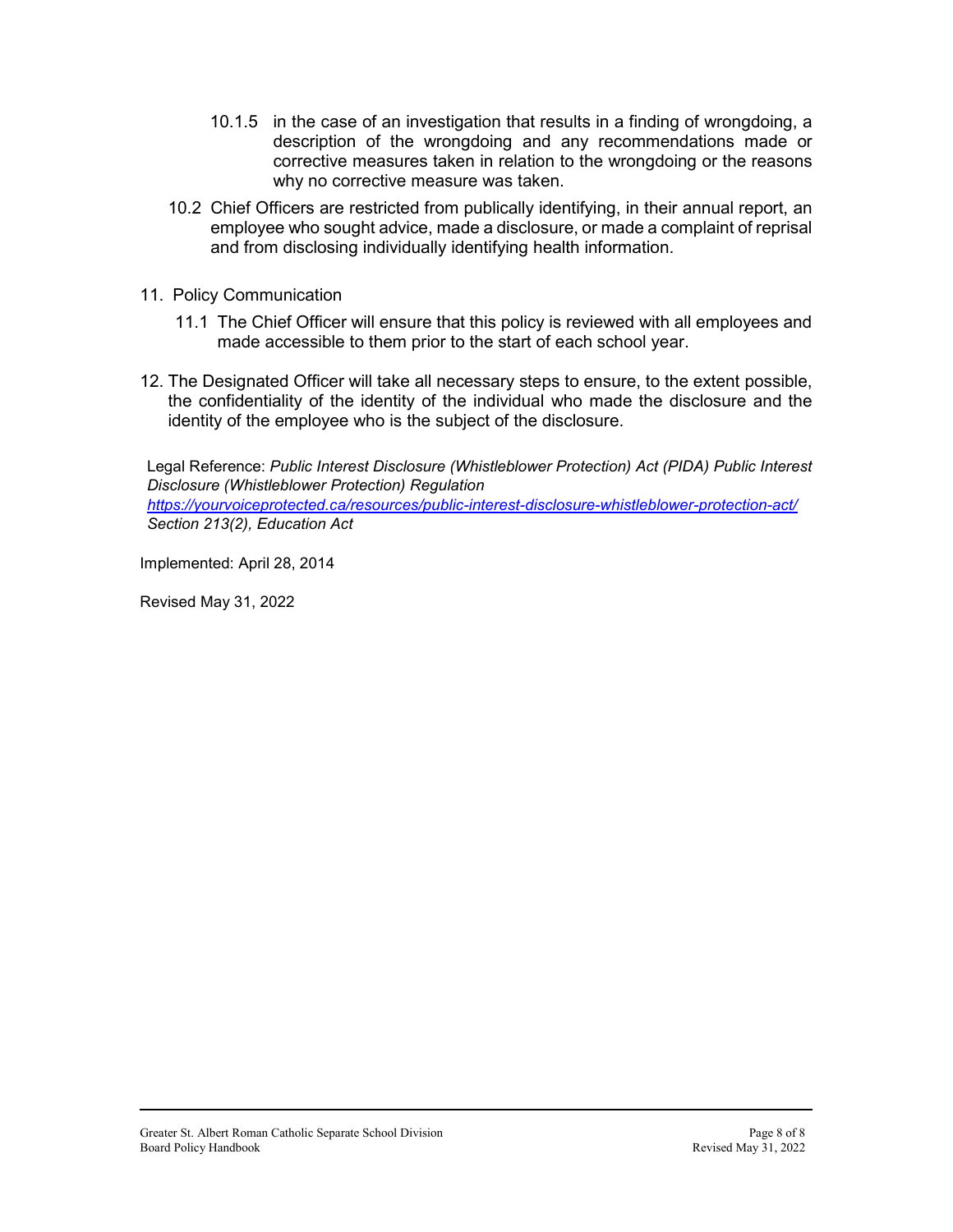# **GREATER ST. ALBERT CATHOLIC SCHOOLS**

## **DISCLOSURE OF WRONGDOING TO DESIGNATED OFFICER FORM**

| <b>General Contact Information</b>                                       |                   |                                                       |                   |             |
|--------------------------------------------------------------------------|-------------------|-------------------------------------------------------|-------------------|-------------|
| Name:                                                                    |                   |                                                       |                   |             |
| <b>Mailing Address</b>                                                   |                   |                                                       |                   |             |
| City                                                                     | Province          |                                                       |                   | Postal Code |
| Preferred Telephone                                                      |                   |                                                       |                   |             |
|                                                                          | Work<br>$\bigcap$ | Home<br>$\left( \begin{array}{c} \end{array} \right)$ | Cell<br>( )       |             |
| Alternate Telephone                                                      |                   |                                                       |                   |             |
|                                                                          | Work<br>$\bigcap$ | Home<br>$\bigcap$                                     | Cell<br>$\bigcap$ |             |
| E-mail                                                                   |                   |                                                       |                   |             |
| How do you prefer to receive communication in regards to the Disclosure? |                   |                                                       |                   |             |
| E-mail<br>$\bigcirc$ Phone<br>Mail<br>$\bigcap$<br>$\bigcap$             |                   |                                                       |                   |             |
| Name of School                                                           |                   |                                                       |                   |             |
|                                                                          |                   |                                                       |                   |             |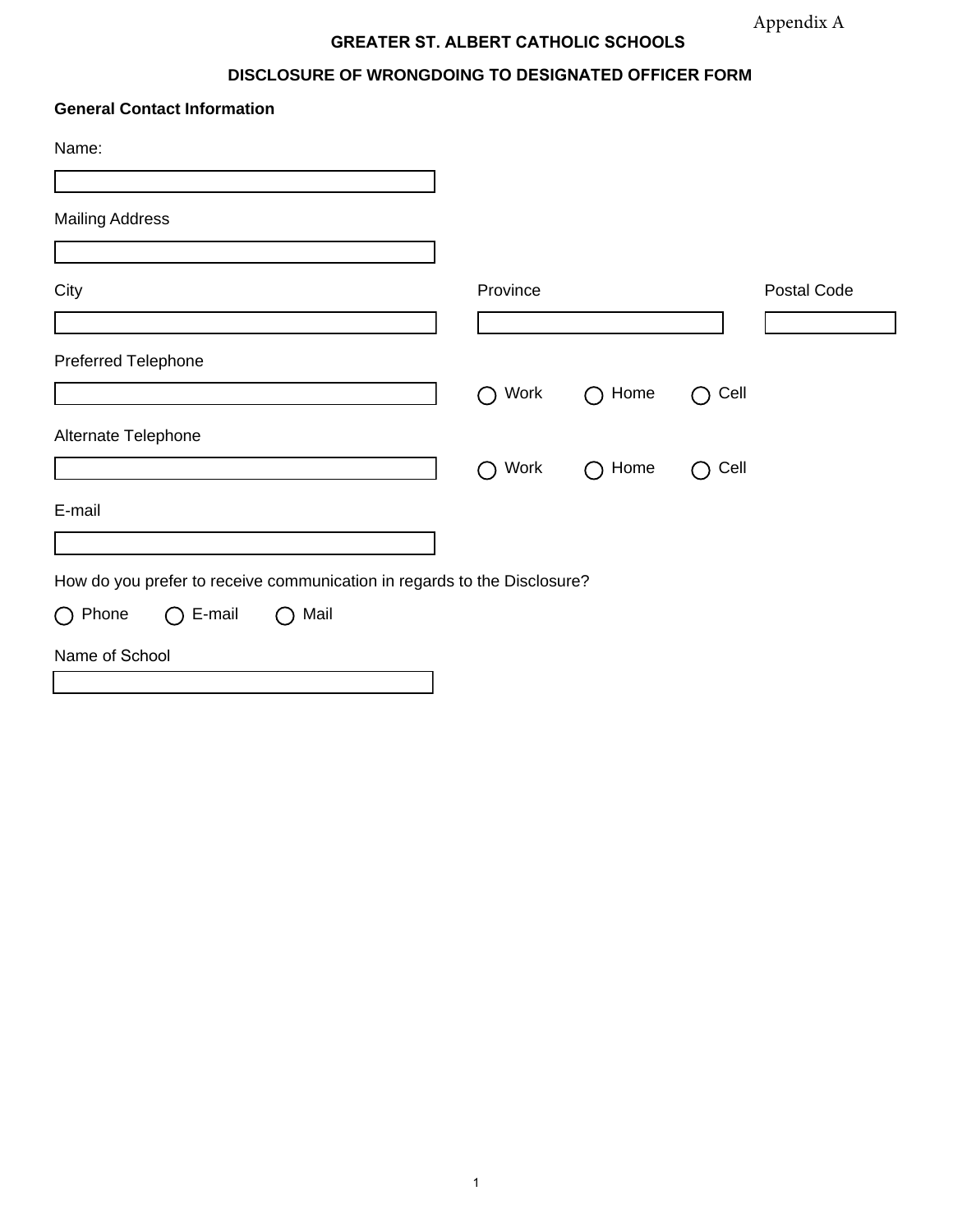### *Please provide as much information as possible about the person(s) or organization alleged to have committed the wrongdoing, or about to commit the wrongdoing, or where the wrongdoing occurred or is about to occur:*

| Name                        | Title    |             |
|-----------------------------|----------|-------------|
|                             |          |             |
| Organization                |          |             |
| <b>Organization Address</b> |          |             |
| City                        | Province | Postal Code |
| Work Telephone              | E-mail   |             |
|                             |          |             |

*Please provide a description of the wrongdoing including all relevant details, dates and locations the wrongdoings occurred or about to occur, and all parties involved:*